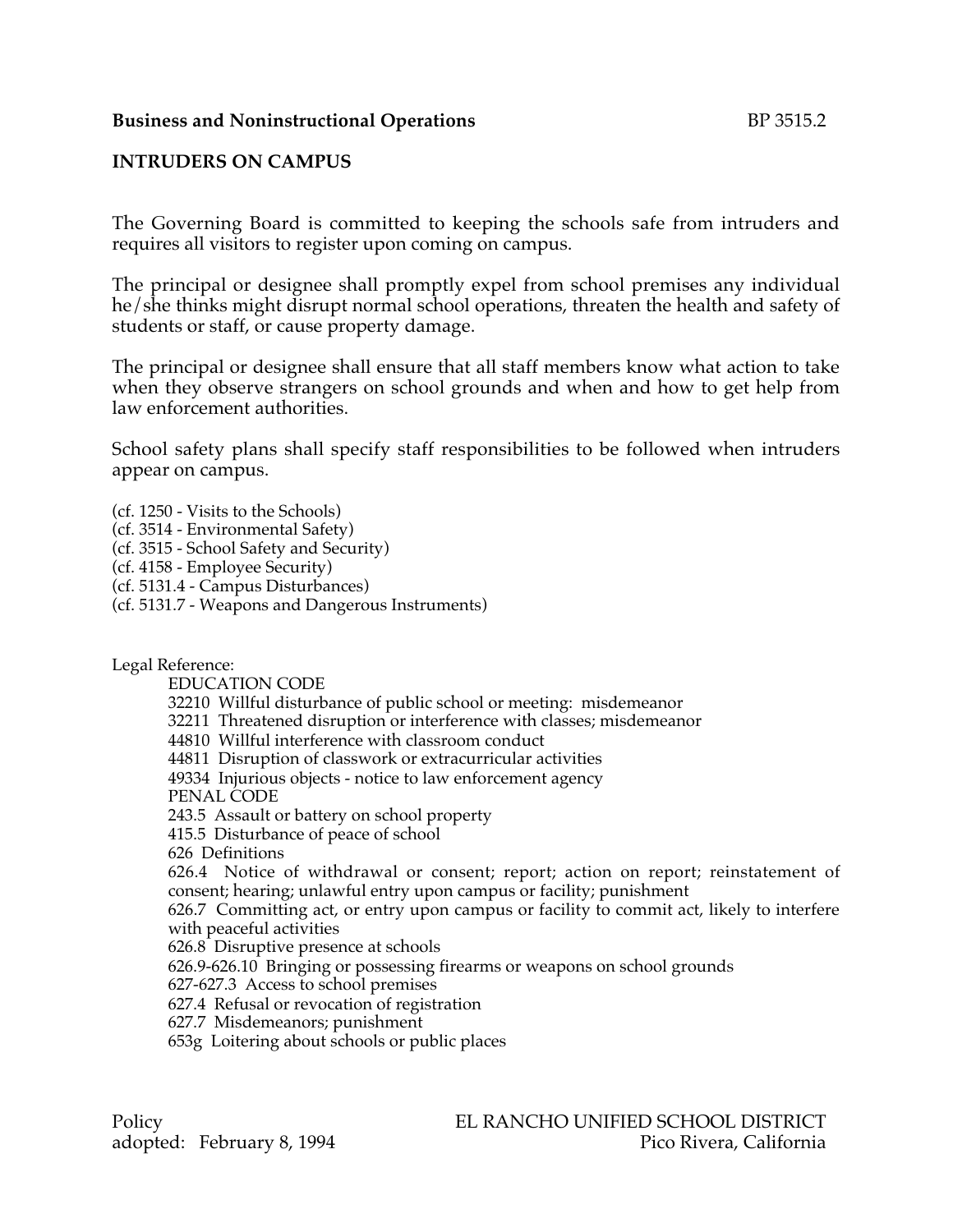#### **Business and Noninstructional Operations** AR 3515.2 (a)

#### **INTRUDERS ON CAMPUS**

The Superintendent or designee shall post at every entrance to each school and school grounds a notice setting forth school hours, visitor registration location and requirements, penalties for refusing to leave school grounds, and any other announcements required by the local law enforcement agency in order to pursue the arrest of persons found loitering or trespassing. (Education Code 32211, Penal Code 627.6)

Immediately upon entering any school building or grounds when school is in session, any person who is not a student of the school or a district officer or employee shall report his/her presence and the reason for visiting the school to the principal or designee. (Penal Code 626.6, 627.2)

The principal or designee may refuse to register an individual if he or she has a reasonable basis for concluding that the person's presence or acts would disrupt the school, its students, its teachers, or its other employees; would result in damage to property; or would result in the distribution or use of unlawful or controlled substances. (Penal Code 627.4)

The principal, designee, or school security officer may revoke an individual's registration if he or she has a reasonable basis for concluding that the person's presence would interfere or is interfering with the peaceful conduct of school activities, or would disrupt or is disrupting the school, its students, its teachers, or its other employees. (Penal Code 627.4)

Any individual who fails to register within a reasonable time after entering the school grounds, who fails to leave upon request of the principal or designee, or who returns after leaving pursuant to such a request has committed an unlawful act and may be prosecuted according to law. (Penal Code 627.2, 627.7)

When asking an individual to leave school grounds, the principal or designee shall state that the outsider will be guilty of a crime if he/she reenters school premises within seven days. (Penal Code 626.6, 627.7)

If an individual refuses to leave upon request or returns within seven days, the principal or designee shall notify the police.

Action leading to the penalty of a fine, imprisonment or both may be taken against anyone whose conduct materially disrupts classwork or extracurricular activities or causes a disturbance on school grounds. (Education Code 44811, Penal Code 415.5)